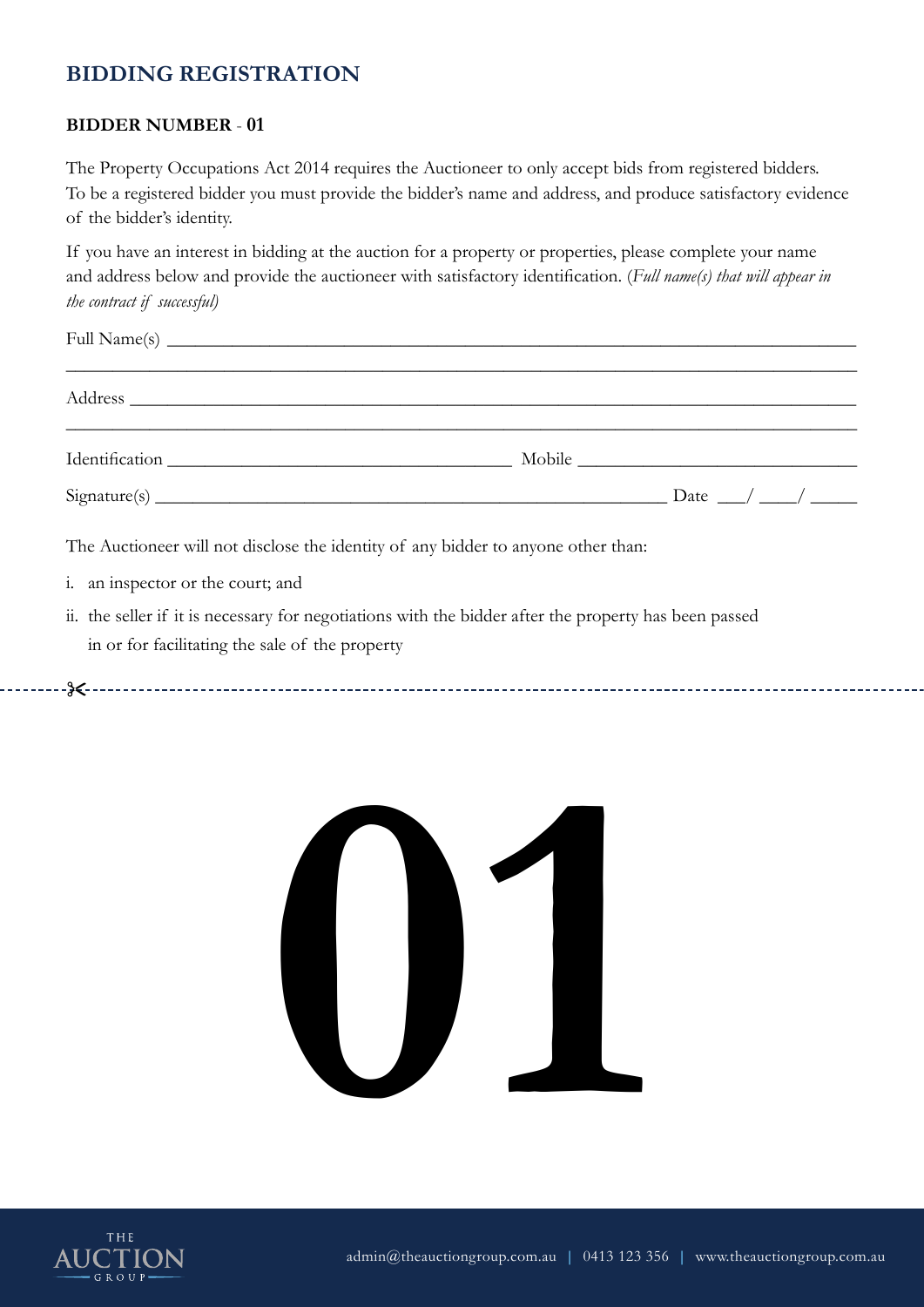### **BIDDER NUMBER** - **02**

The Property Occupations Act 2014 requires the Auctioneer to only accept bids from registered bidders. To be a registered bidder you must provide the bidder's name and address, and produce satisfactory evidence of the bidder's identity.

If you have an interest in bidding at the auction for a property or properties, please complete your name and address below and provide the auctioneer with satisfactory identification. (*Full name(s) that will appear in the contract if successful)*

| $Sigma(s)$ $Dataure(s)$ $Data__/$ $\_/$ $\_/$                                     |  |  |
|-----------------------------------------------------------------------------------|--|--|
| The Auctioneer will not disclose the identity of any bidder to anyone other than: |  |  |
| i. an inspector or the court; and                                                 |  |  |

ii. the seller if it is necessary for negotiations with the bidder after the property has been passed in or for facilitating the sale of the property



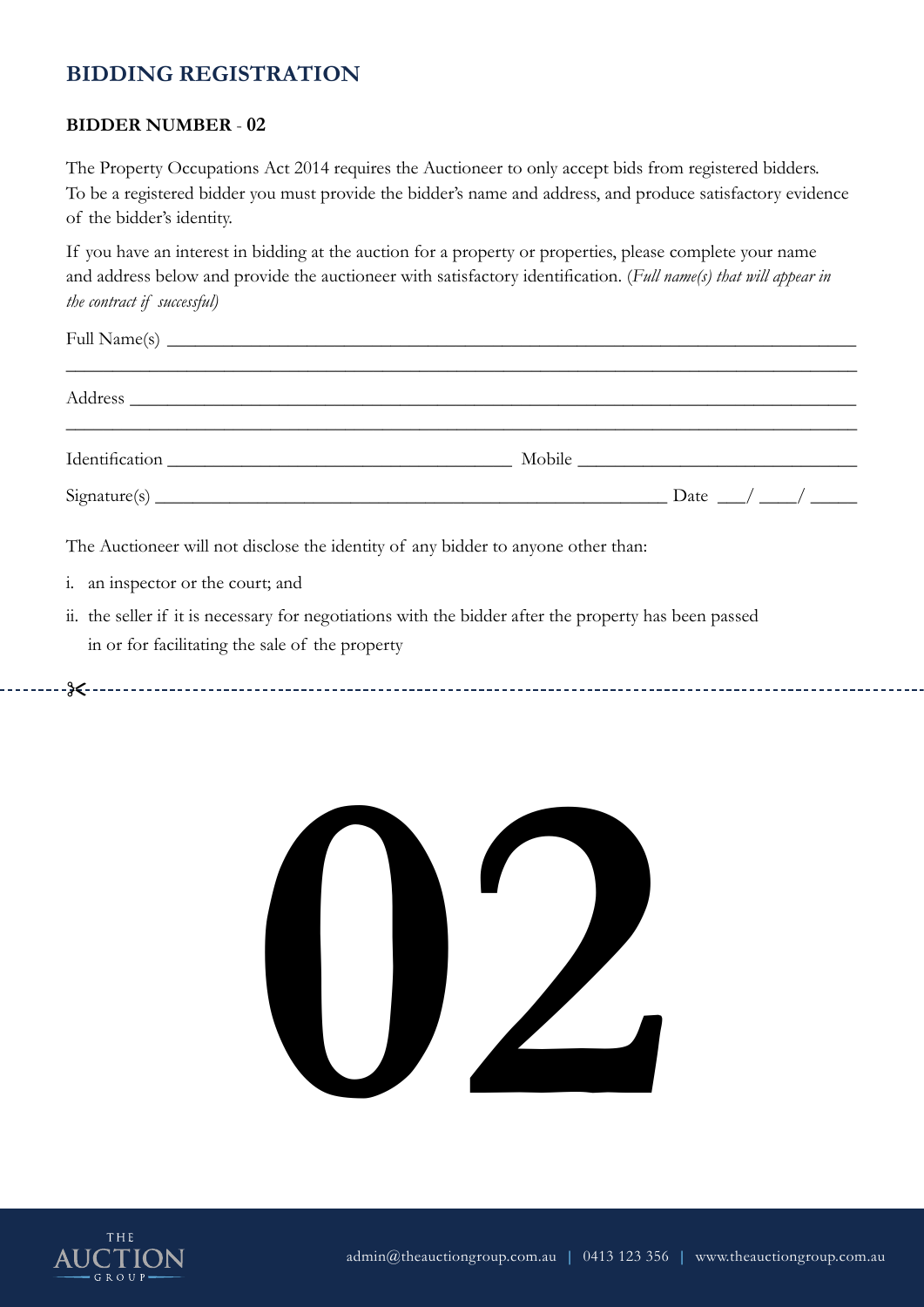### **BIDDER NUMBER** - **03**

The Property Occupations Act 2014 requires the Auctioneer to only accept bids from registered bidders. To be a registered bidder you must provide the bidder's name and address, and produce satisfactory evidence of the bidder's identity.

If you have an interest in bidding at the auction for a property or properties, please complete your name and address below and provide the auctioneer with satisfactory identification. (*Full name(s) that will appear in the contract if successful)*

| $Sigma(s)$ $Dataure(s)$ $Data__/$ $A__/$                                                                                                                                                                                                                                                                               |  |  |  |
|------------------------------------------------------------------------------------------------------------------------------------------------------------------------------------------------------------------------------------------------------------------------------------------------------------------------|--|--|--|
| The Auctioneer will not disclose the identity of any bidder to anyone other than:<br>$\mathbf{r}$ , and the contract of the contract of the contract of the contract of the contract of the contract of the contract of the contract of the contract of the contract of the contract of the contract of the contract o |  |  |  |

i. an inspector or the court; and

&



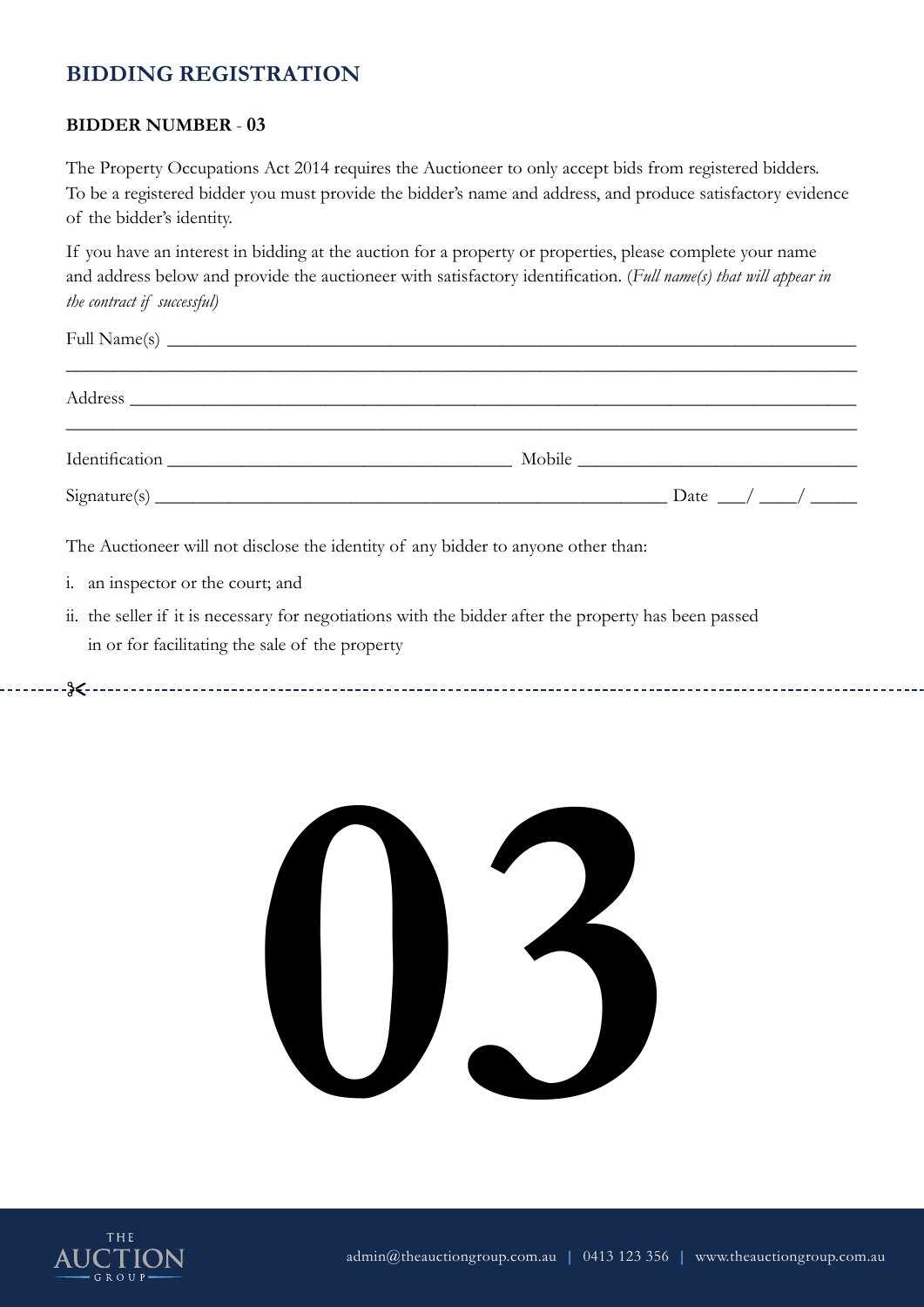### **BIDDER NUMBER** - **04**

The Property Occupations Act 2014 requires the Auctioneer to only accept bids from registered bidders. To be a registered bidder you must provide the bidder's name and address, and produce satisfactory evidence of the bidder's identity.

If you have an interest in bidding at the auction for a property or properties, please complete your name and address below and provide the auctioneer with satisfactory identification. (*Full name(s) that will appear in the contract if successful)*

| $Sigma(s)$ $Dataure(s)$ $Data__$                                                  |  |  |
|-----------------------------------------------------------------------------------|--|--|
| The Auctioneer will not disclose the identity of any bidder to anyone other than: |  |  |

- i. an inspector or the court; and
- ii. the seller if it is necessary for negotiations with the bidder after the property has been passed in or for facilitating the sale of the property



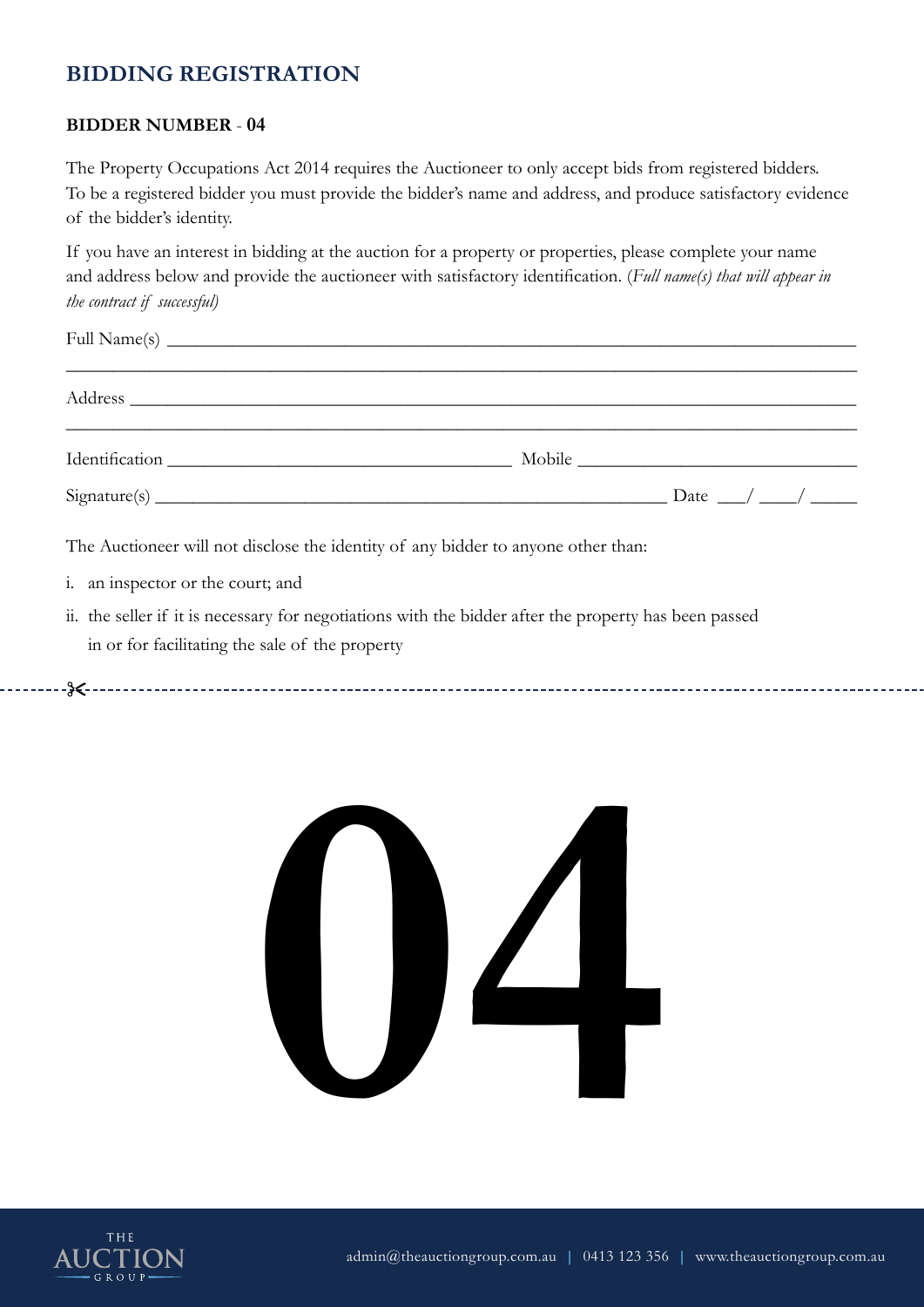### **BIDDER NUMBER** - **05**

The Property Occupations Act 2014 requires the Auctioneer to only accept bids from registered bidders. To be a registered bidder you must provide the bidder's name and address, and produce satisfactory evidence of the bidder's identity.

If you have an interest in bidding at the auction for a property or properties, please complete your name and address below and provide the auctioneer with satisfactory identification. (*Full name(s) that will appear in the contract if successful)*

| $Sigma(s)$ $Dataure(s)$ $Data__$                                                  |  |  |
|-----------------------------------------------------------------------------------|--|--|
| The Auctioneer will not disclose the identity of any bidder to anyone other than: |  |  |

- i. an inspector or the court; and
- ii. the seller if it is necessary for negotiations with the bidder after the property has been passed in or for facilitating the sale of the property



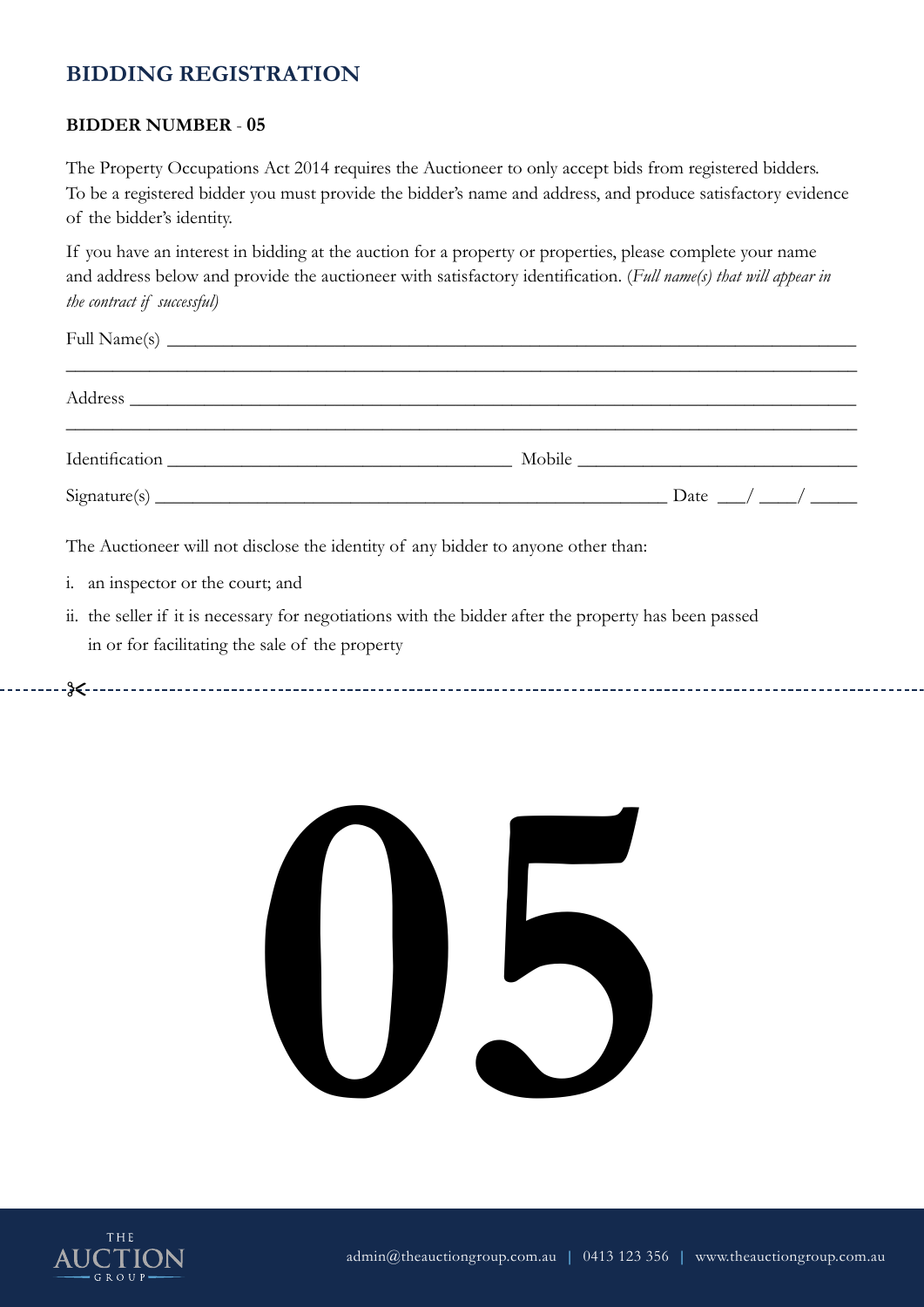### **BIDDER NUMBER** - **06**

The Property Occupations Act 2014 requires the Auctioneer to only accept bids from registered bidders. To be a registered bidder you must provide the bidder's name and address, and produce satisfactory evidence of the bidder's identity.

If you have an interest in bidding at the auction for a property or properties, please complete your name and address below and provide the auctioneer with satisfactory identification. (*Full name(s) that will appear in the contract if successful)*

| $Sigma(s)$ $Dataure(s)$ $Data__/$ $A__/$                                                                                                                                                                                                                                                                               |  |  |  |
|------------------------------------------------------------------------------------------------------------------------------------------------------------------------------------------------------------------------------------------------------------------------------------------------------------------------|--|--|--|
| The Auctioneer will not disclose the identity of any bidder to anyone other than:<br>$\mathbf{r}$ , and the contract of the contract of the contract of the contract of the contract of the contract of the contract of the contract of the contract of the contract of the contract of the contract of the contract o |  |  |  |

- i. an inspector or the court; and
- ii. the seller if it is necessary for negotiations with the bidder after the property has been passed in or for facilitating the sale of the property



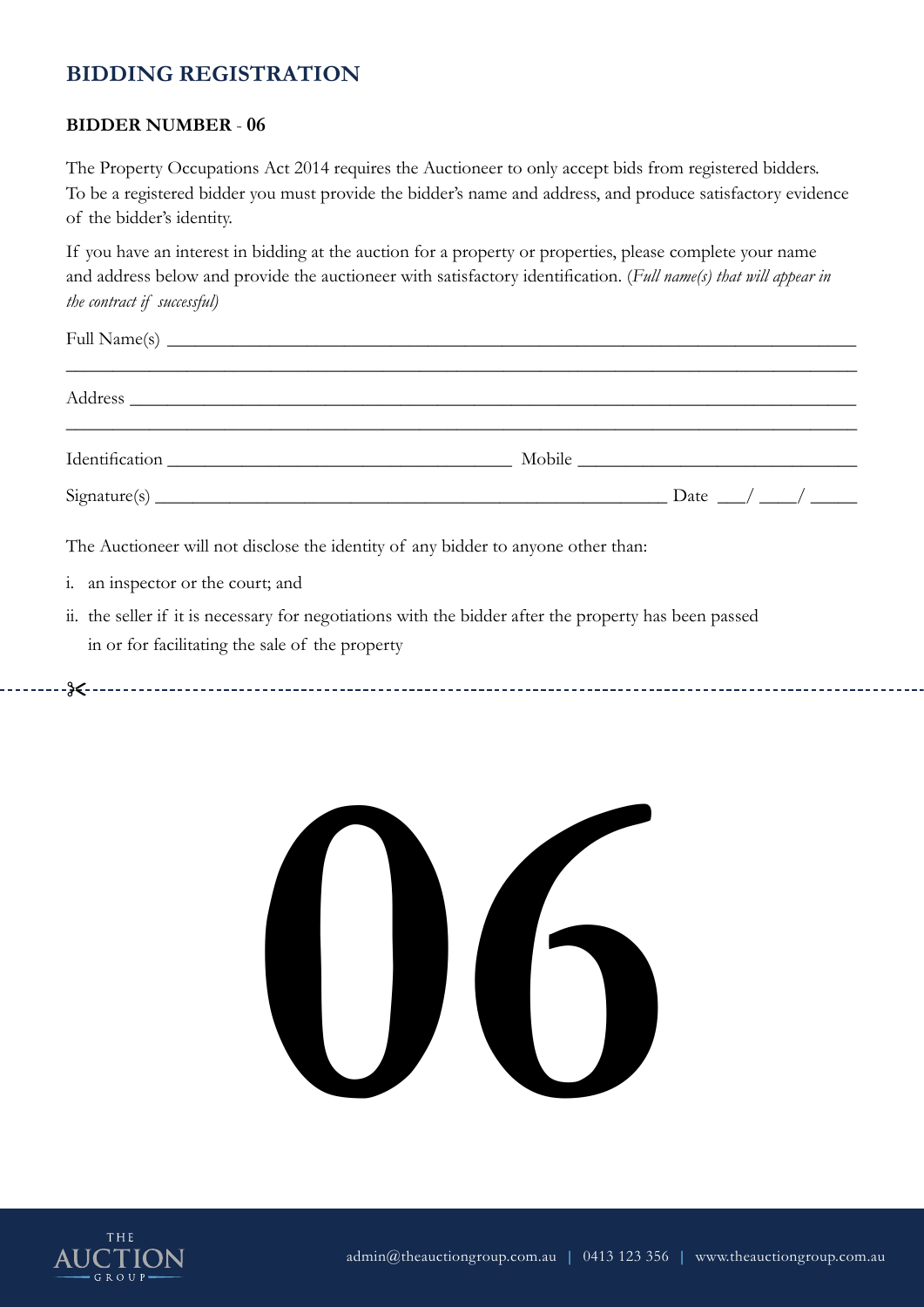### **BIDDER NUMBER** - **07**

The Property Occupations Act 2014 requires the Auctioneer to only accept bids from registered bidders. To be a registered bidder you must provide the bidder's name and address, and produce satisfactory evidence of the bidder's identity.

If you have an interest in bidding at the auction for a property or properties, please complete your name and address below and provide the auctioneer with satisfactory identification. (*Full name(s) that will appear in the contract if successful)*

| $Sigma(s)$ $Dataure(s)$ $Data__/$ $\_/$ $\_/$                                     |  |  |
|-----------------------------------------------------------------------------------|--|--|
| The Auctioneer will not disclose the identity of any bidder to anyone other than: |  |  |
| i. an inspector or the court; and                                                 |  |  |

ii. the seller if it is necessary for negotiations with the bidder after the property has been passed in or for facilitating the sale of the property



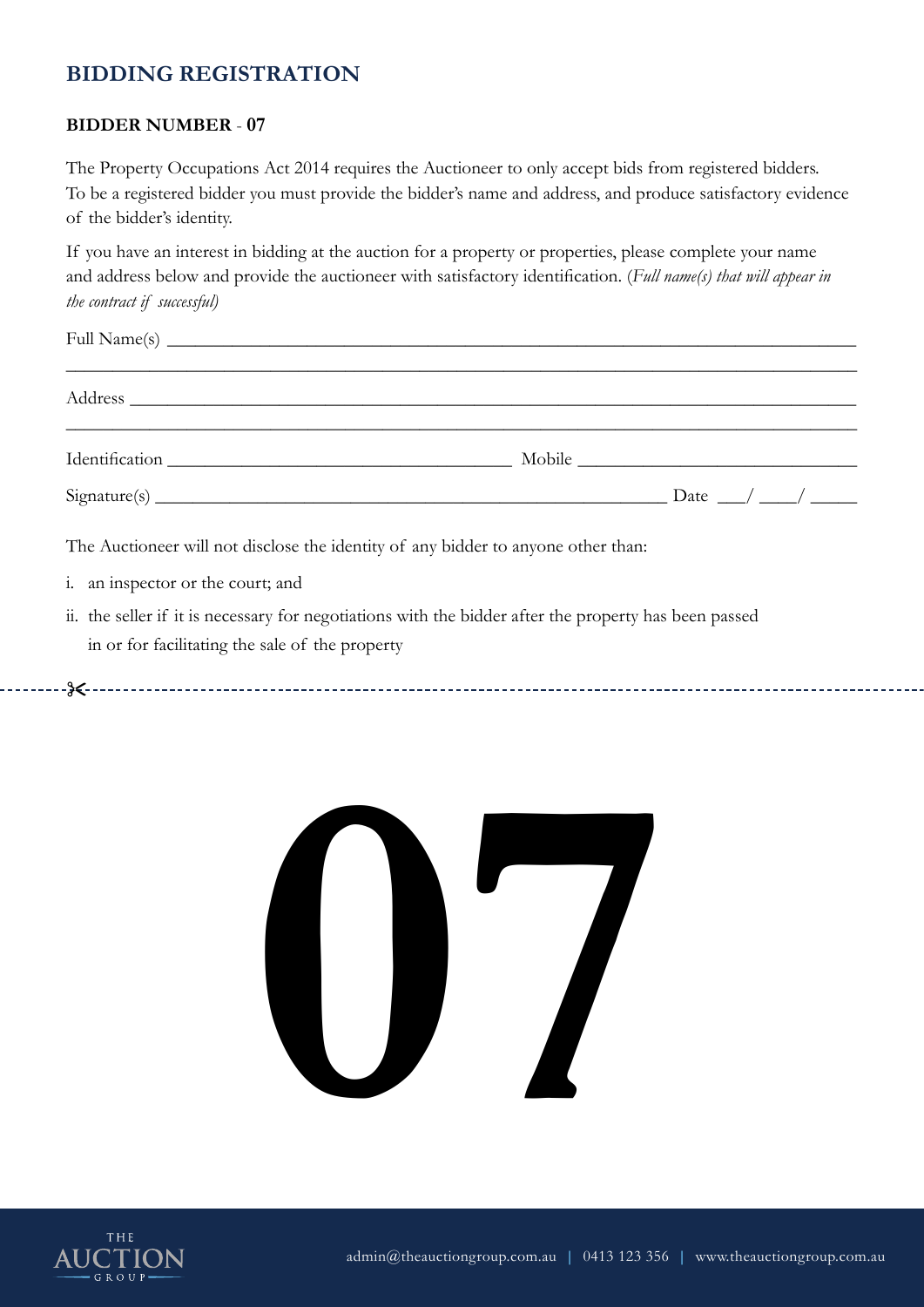### **BIDDER NUMBER** - **08**

The Property Occupations Act 2014 requires the Auctioneer to only accept bids from registered bidders. To be a registered bidder you must provide the bidder's name and address, and produce satisfactory evidence of the bidder's identity.

If you have an interest in bidding at the auction for a property or properties, please complete your name and address below and provide the auctioneer with satisfactory identification. (*Full name(s) that will appear in the contract if successful)*

| $Sigma(s)$ $Dataure(s)$ $Data__/$ $\_/$ $\_/$                                     |  |  |
|-----------------------------------------------------------------------------------|--|--|
| The Auctioneer will not disclose the identity of any bidder to anyone other than: |  |  |
| i. an inspector or the court; and                                                 |  |  |

ii. the seller if it is necessary for negotiations with the bidder after the property has been passed in or for facilitating the sale of the property



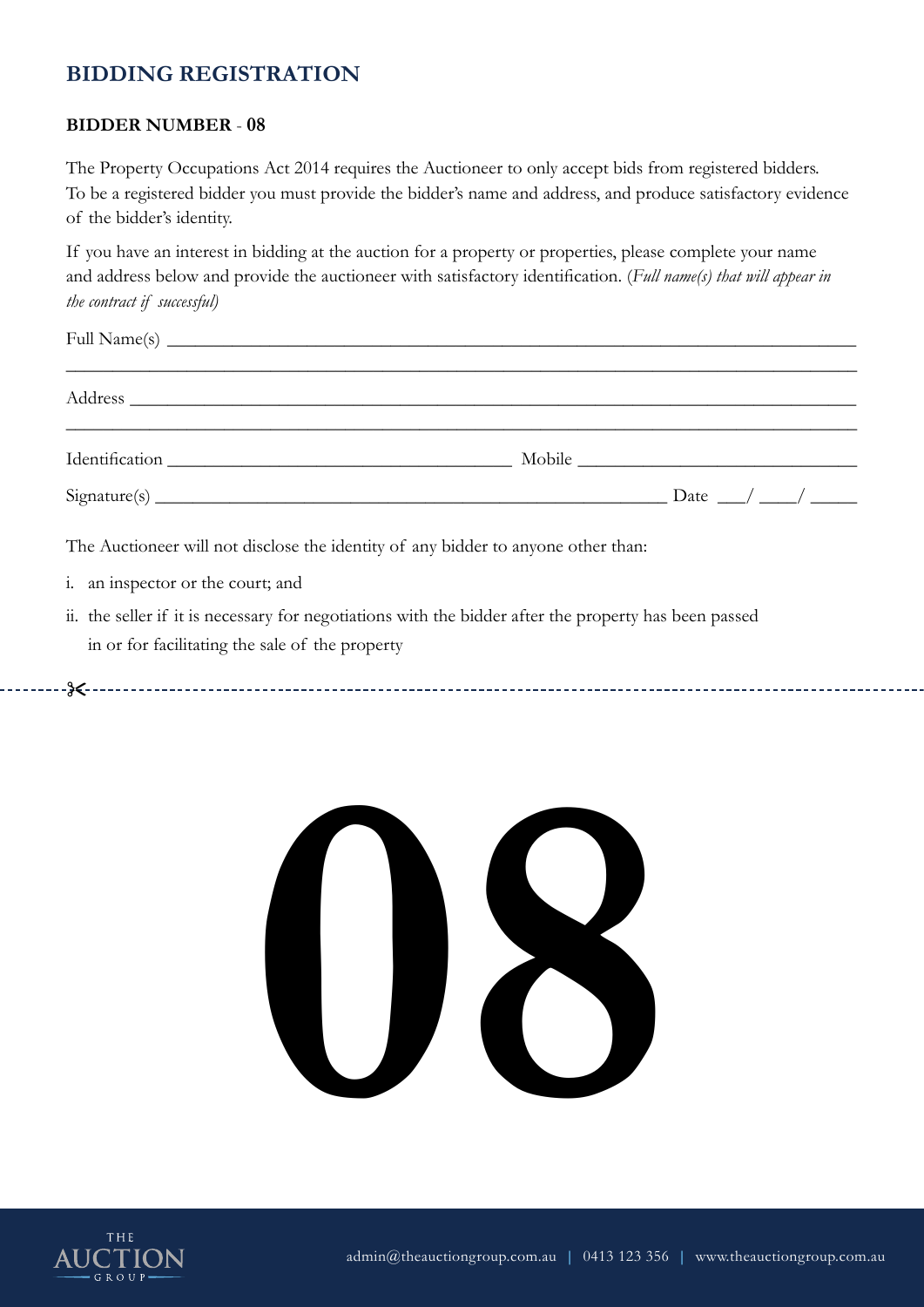### **BIDDER NUMBER** - **09**

The Property Occupations Act 2014 requires the Auctioneer to only accept bids from registered bidders. To be a registered bidder you must provide the bidder's name and address, and produce satisfactory evidence of the bidder's identity.

If you have an interest in bidding at the auction for a property or properties, please complete your name and address below and provide the auctioneer with satisfactory identification. (*Full name(s) that will appear in the contract if successful)*

|                                                                                                                                                                                                                                   | $Sigma(s)$ $Dataure(s)$ $Data__/$ $A__/$                                          |  |
|-----------------------------------------------------------------------------------------------------------------------------------------------------------------------------------------------------------------------------------|-----------------------------------------------------------------------------------|--|
| $\mathbf{r}$ , and the contract of the contract of the contract of the contract of the contract of the contract of the contract of the contract of the contract of the contract of the contract of the contract of the contract o | The Auctioneer will not disclose the identity of any bidder to anyone other than: |  |

- i. an inspector or the court; and
- ii. the seller if it is necessary for negotiations with the bidder after the property has been passed in or for facilitating the sale of the property



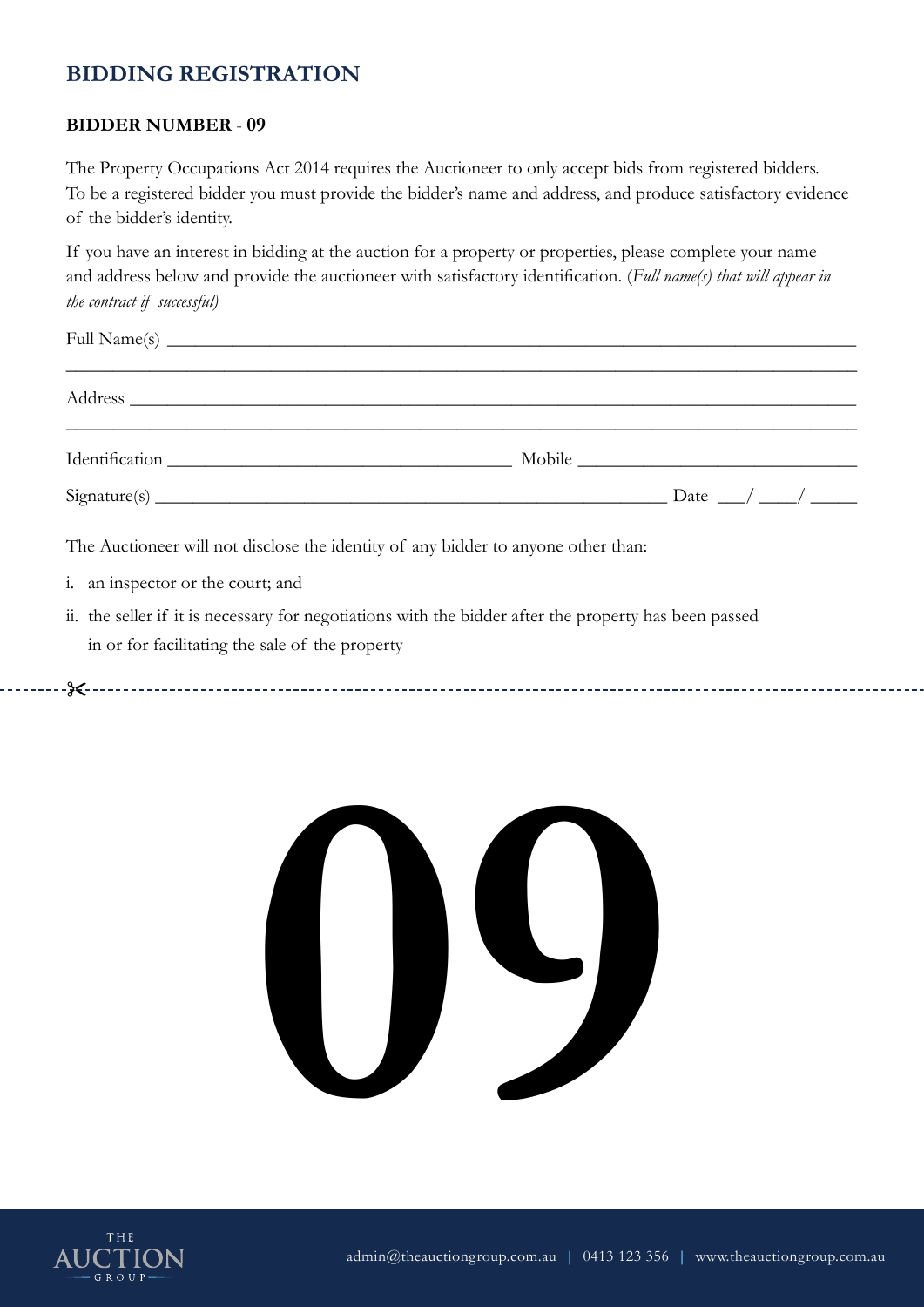### **BIDDER NUMBER** - **10**

The Property Occupations Act 2014 requires the Auctioneer to only accept bids from registered bidders. To be a registered bidder you must provide the bidder's name and address, and produce satisfactory evidence of the bidder's identity.

If you have an interest in bidding at the auction for a property or properties, please complete your name and address below and provide the auctioneer with satisfactory identification. (*Full name(s) that will appear in the contract if successful)*

| $Sigma(s)$ $Dataure(s)$ $Data__$                                                  |  |  |
|-----------------------------------------------------------------------------------|--|--|
| The Auctioneer will not disclose the identity of any bidder to anyone other than: |  |  |

- i. an inspector or the court; and
- ii. the seller if it is necessary for negotiations with the bidder after the property has been passed in or for facilitating the sale of the property



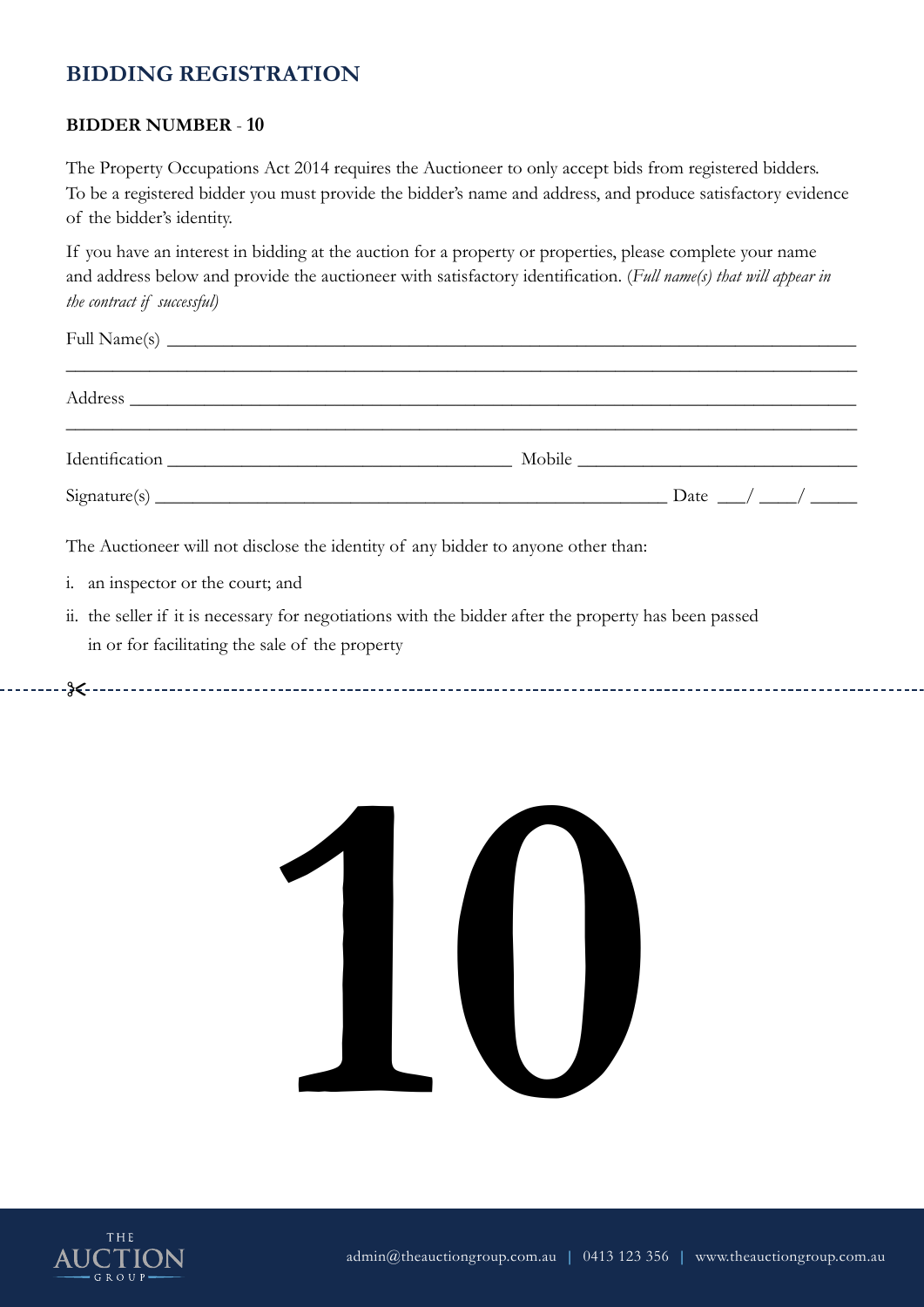### **BIDDER NUMBER** - **11**

The Property Occupations Act 2014 requires the Auctioneer to only accept bids from registered bidders. To be a registered bidder you must provide the bidder's name and address, and produce satisfactory evidence of the bidder's identity.

If you have an interest in bidding at the auction for a property or properties, please complete your name and address below and provide the auctioneer with satisfactory identification. (*Full name(s) that will appear in the contract if successful)*

| $Sigma(s)$ $Dataure(s)$ $Data__$                                                  |  |
|-----------------------------------------------------------------------------------|--|
| The Auctioneer will not disclose the identity of any bidder to anyone other than: |  |

i. an inspector or the court; and

&



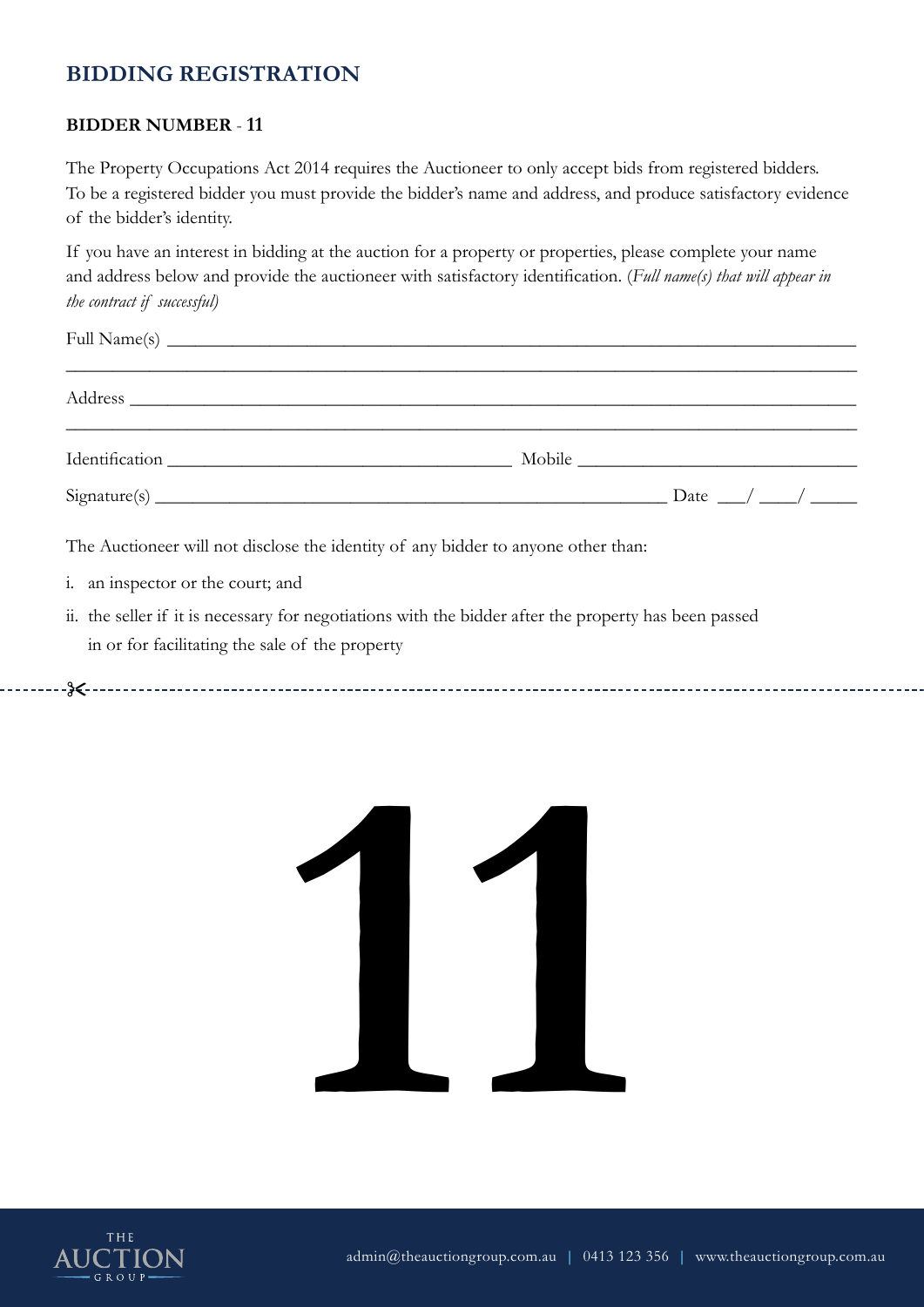### **BIDDER NUMBER** - **12**

The Property Occupations Act 2014 requires the Auctioneer to only accept bids from registered bidders. To be a registered bidder you must provide the bidder's name and address, and produce satisfactory evidence of the bidder's identity.

If you have an interest in bidding at the auction for a property or properties, please complete your name and address below and provide the auctioneer with satisfactory identification. (*Full name(s) that will appear in the contract if successful)*

| $Sigma(s)$ $Dataure(s)$ $Data__$                                                  |  |
|-----------------------------------------------------------------------------------|--|
| The Auctioneer will not disclose the identity of any bidder to anyone other than: |  |

- i. an inspector or the court; and
- ii. the seller if it is necessary for negotiations with the bidder after the property has been passed in or for facilitating the sale of the property



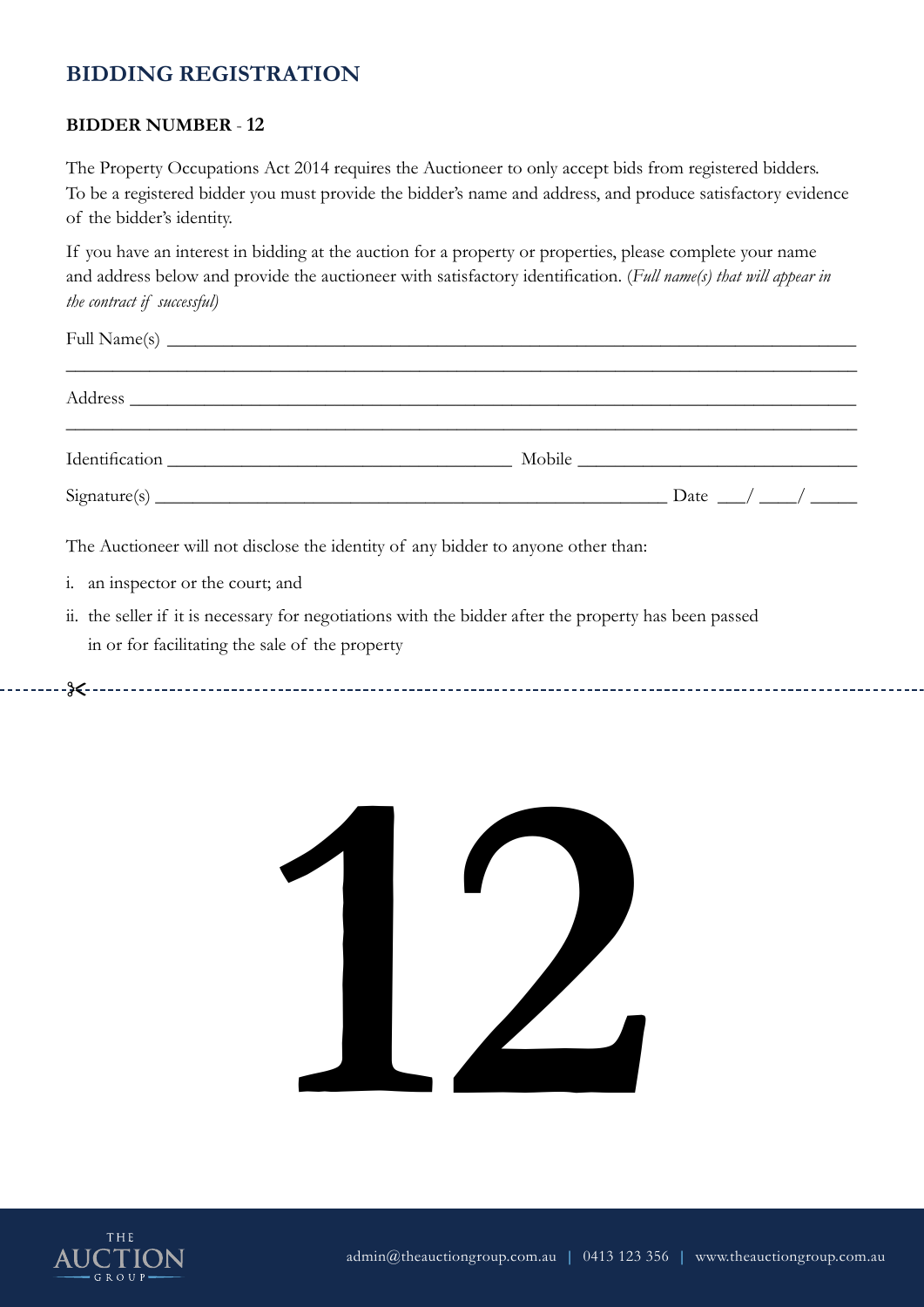### **BIDDER NUMBER** - **13**

The Property Occupations Act 2014 requires the Auctioneer to only accept bids from registered bidders. To be a registered bidder you must provide the bidder's name and address, and produce satisfactory evidence of the bidder's identity.

If you have an interest in bidding at the auction for a property or properties, please complete your name and address below and provide the auctioneer with satisfactory identification. (*Full name(s) that will appear in the contract if successful)*

| $Signature(s)$ $Date$ $\rightarrow$                                               |  |
|-----------------------------------------------------------------------------------|--|
| The Auctioneer will not disclose the identity of any bidder to anyone other than: |  |

i. an inspector or the court; and

&



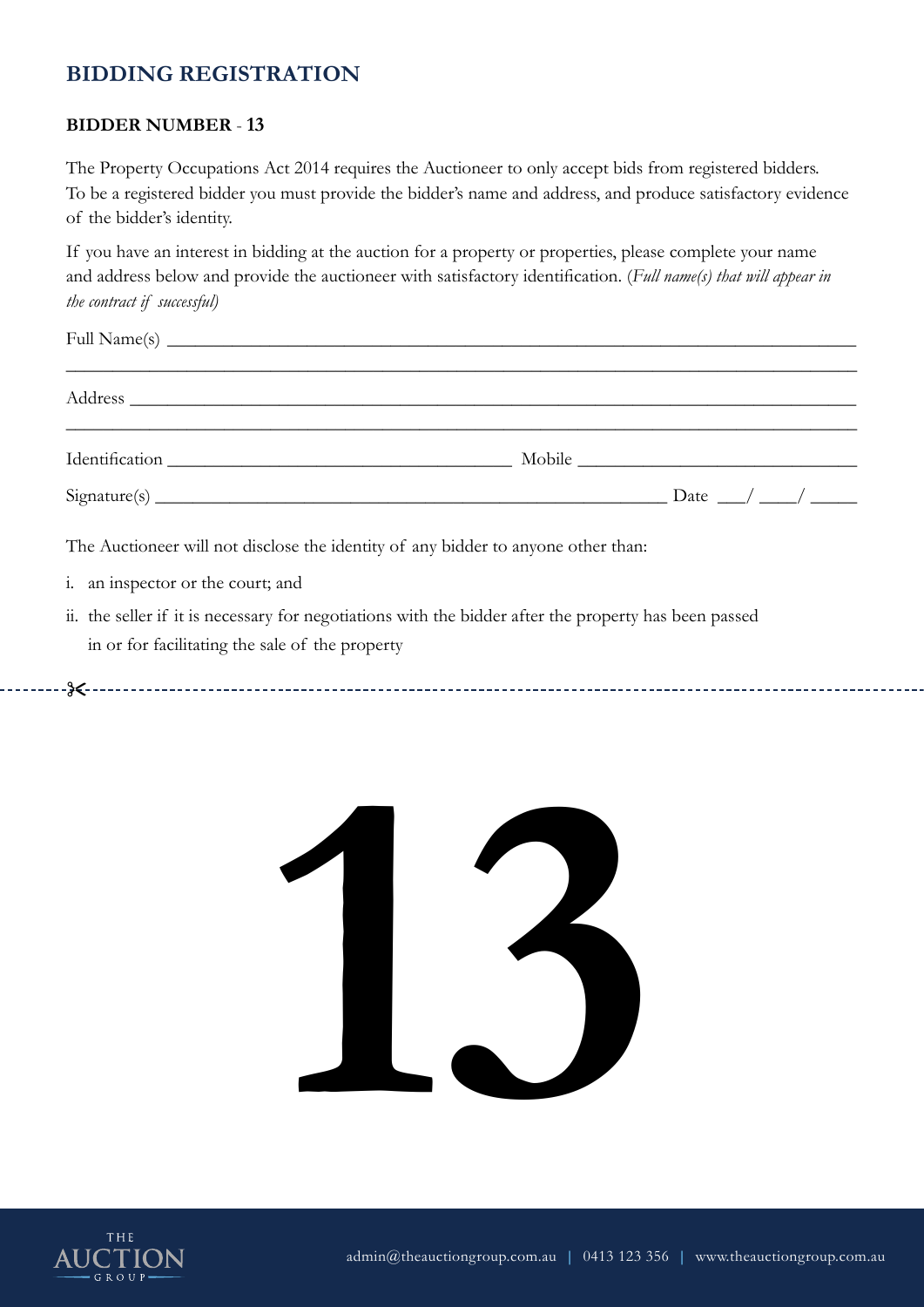### **BIDDER NUMBER** - **14**

The Property Occupations Act 2014 requires the Auctioneer to only accept bids from registered bidders. To be a registered bidder you must provide the bidder's name and address, and produce satisfactory evidence of the bidder's identity.

If you have an interest in bidding at the auction for a property or properties, please complete your name and address below and provide the auctioneer with satisfactory identification. (*Full name(s) that will appear in the contract if successful)*

| The Auctioneer will not disclose the identity of any bidder to anyone other than: |  |  |
|-----------------------------------------------------------------------------------|--|--|

- i. an inspector or the court; and
- ii. the seller if it is necessary for negotiations with the bidder after the property has been passed in or for facilitating the sale of the property



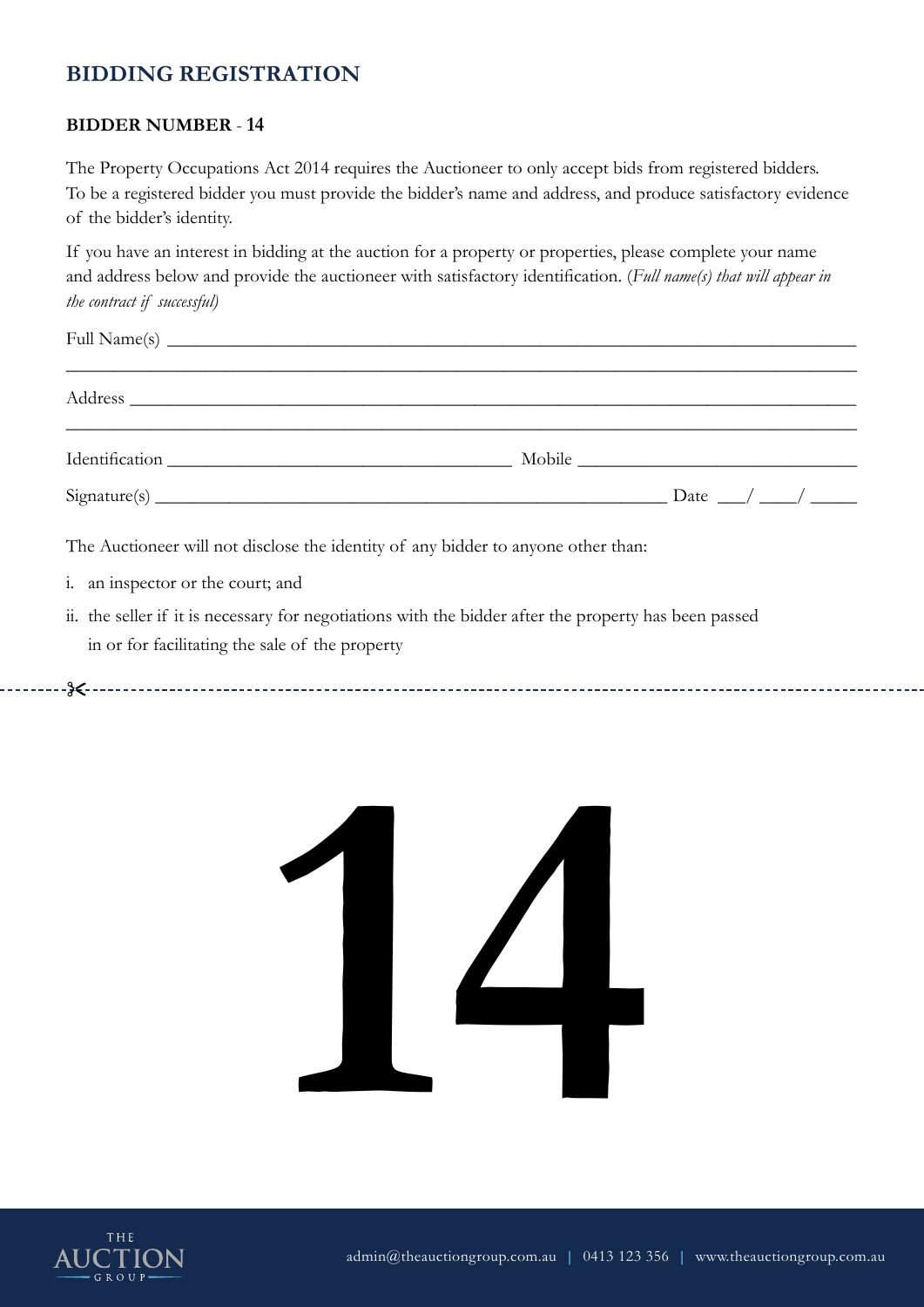### **BIDDER NUMBER** - **15**

The Property Occupations Act 2014 requires the Auctioneer to only accept bids from registered bidders. To be a registered bidder you must provide the bidder's name and address, and produce satisfactory evidence of the bidder's identity.

If you have an interest in bidding at the auction for a property or properties, please complete your name and address below and provide the auctioneer with satisfactory identification. (*Full name(s) that will appear in the contract if successful)*

| $Signature(s)$ $Date$ $\rightarrow$                                               |  |
|-----------------------------------------------------------------------------------|--|
| The Auctioneer will not disclose the identity of any bidder to anyone other than: |  |

i. an inspector or the court; and

&



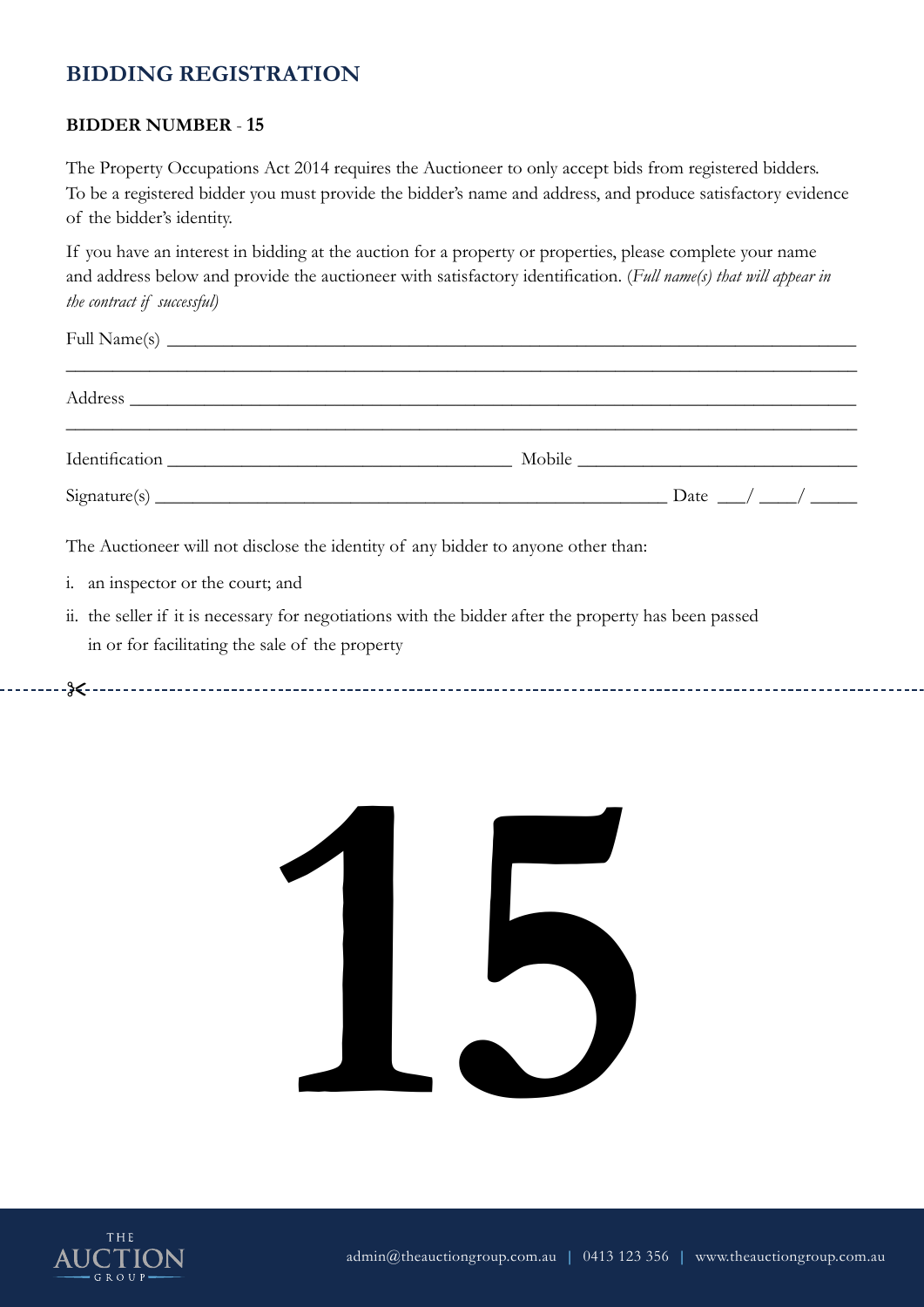### **BIDDER NUMBER** - **16**

The Property Occupations Act 2014 requires the Auctioneer to only accept bids from registered bidders. To be a registered bidder you must provide the bidder's name and address, and produce satisfactory evidence of the bidder's identity.

If you have an interest in bidding at the auction for a property or properties, please complete your name and address below and provide the auctioneer with satisfactory identification. (*Full name(s) that will appear in the contract if successful)*

| Address and the contract of the contract of the contract of the contract of the contract of the contract of the contract of the contract of the contract of the contract of the contract of the contract of the contract of th |                                     |
|--------------------------------------------------------------------------------------------------------------------------------------------------------------------------------------------------------------------------------|-------------------------------------|
|                                                                                                                                                                                                                                |                                     |
|                                                                                                                                                                                                                                | $Signature(s)$ $Date$ $\rightarrow$ |
| The Auctioneer will not disclose the identity of any bidder to anyone other than:                                                                                                                                              |                                     |

i. an inspector or the court; and

&



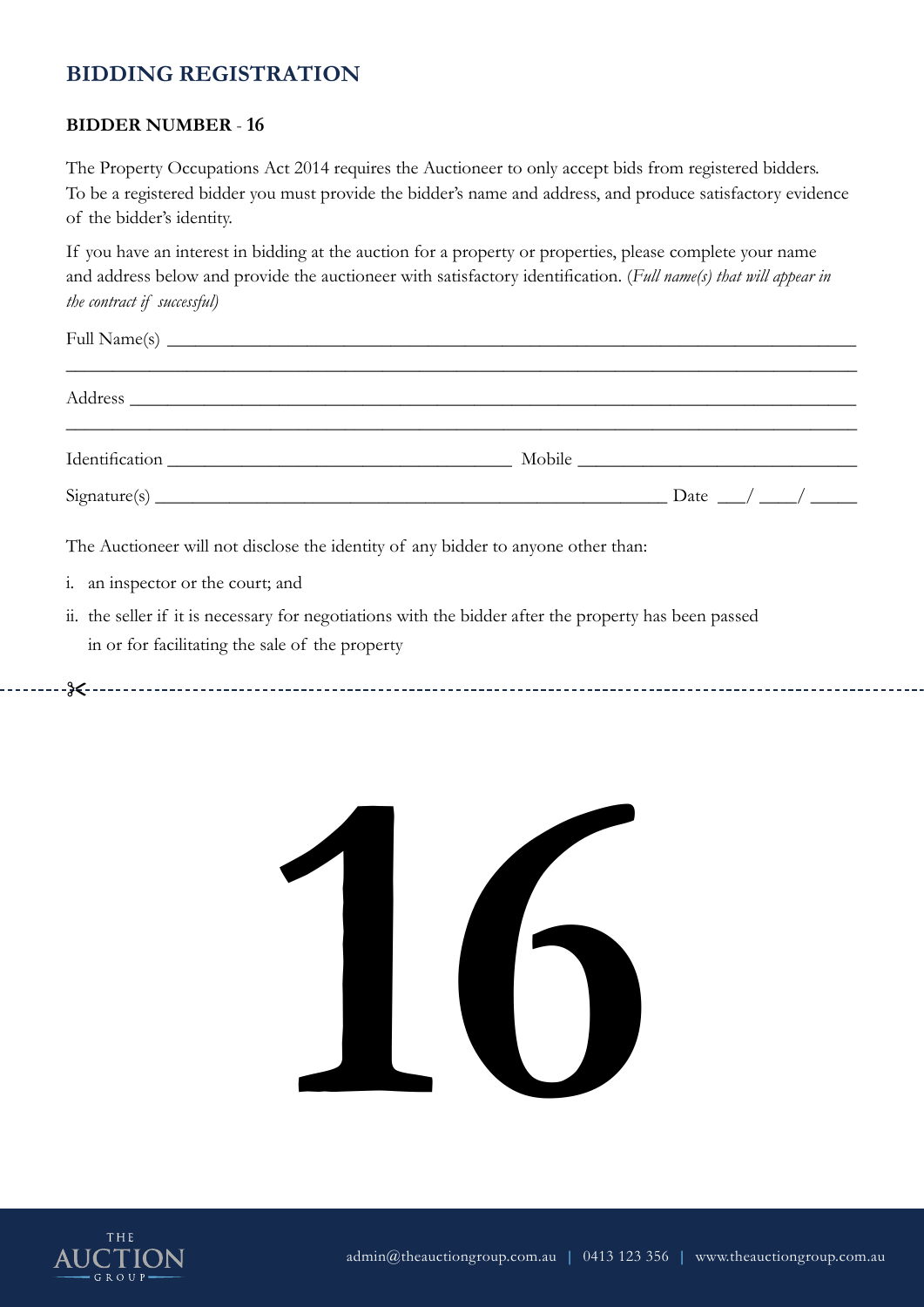### **BIDDER NUMBER** - **17**

The Property Occupations Act 2014 requires the Auctioneer to only accept bids from registered bidders. To be a registered bidder you must provide the bidder's name and address, and produce satisfactory evidence of the bidder's identity.

If you have an interest in bidding at the auction for a property or properties, please complete your name and address below and provide the auctioneer with satisfactory identification. (*Full name(s) that will appear in the contract if successful)*

| $Signature(s)$ $Date$ $\rightarrow$                                               |  |
|-----------------------------------------------------------------------------------|--|
| The Auctioneer will not disclose the identity of any bidder to anyone other than: |  |

- i. an inspector or the court; and
- ii. the seller if it is necessary for negotiations with the bidder after the property has been passed in or for facilitating the sale of the property



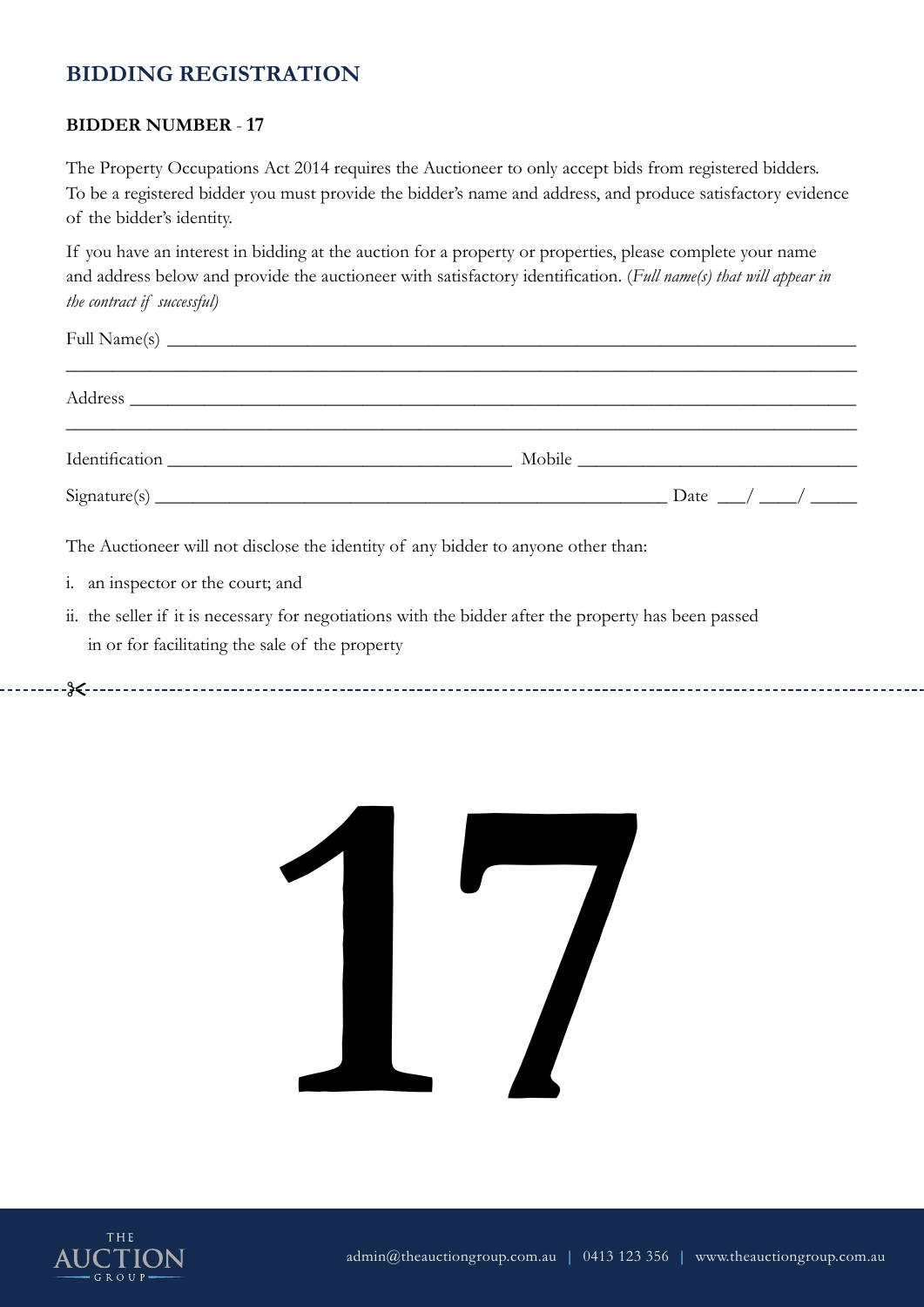### **BIDDER NUMBER** - **18**

The Property Occupations Act 2014 requires the Auctioneer to only accept bids from registered bidders. To be a registered bidder you must provide the bidder's name and address, and produce satisfactory evidence of the bidder's identity.

If you have an interest in bidding at the auction for a property or properties, please complete your name and address below and provide the auctioneer with satisfactory identification. (*Full name(s) that will appear in the contract if successful)*

| $Sigma(s)$ $Dataure(s)$ $Data__$                                                  |  |  |
|-----------------------------------------------------------------------------------|--|--|
| The Auctioneer will not disclose the identity of any bidder to anyone other than: |  |  |

i. an inspector or the court; and

&



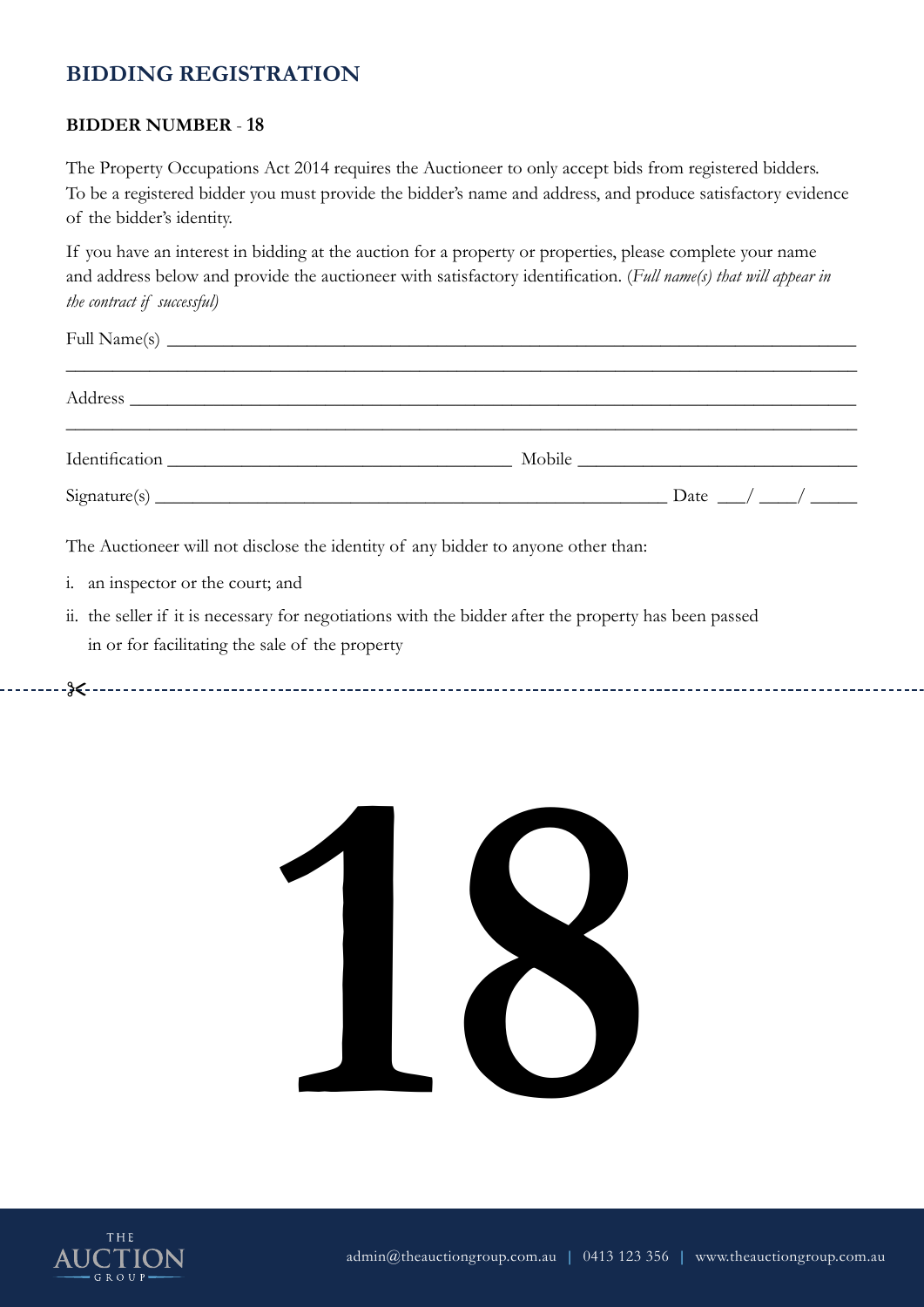### **BIDDER NUMBER** - **19**

The Property Occupations Act 2014 requires the Auctioneer to only accept bids from registered bidders. To be a registered bidder you must provide the bidder's name and address, and produce satisfactory evidence of the bidder's identity.

If you have an interest in bidding at the auction for a property or properties, please complete your name and address below and provide the auctioneer with satisfactory identification. (*Full name(s) that will appear in the contract if successful)*

| $Sigma(s)$ $Dataure(s)$ $Data__/$ $A__/$                                          |  |
|-----------------------------------------------------------------------------------|--|
| The Auctioneer will not disclose the identity of any bidder to anyone other than: |  |

- i. an inspector or the court; and
- ii. the seller if it is necessary for negotiations with the bidder after the property has been passed in or for facilitating the sale of the property